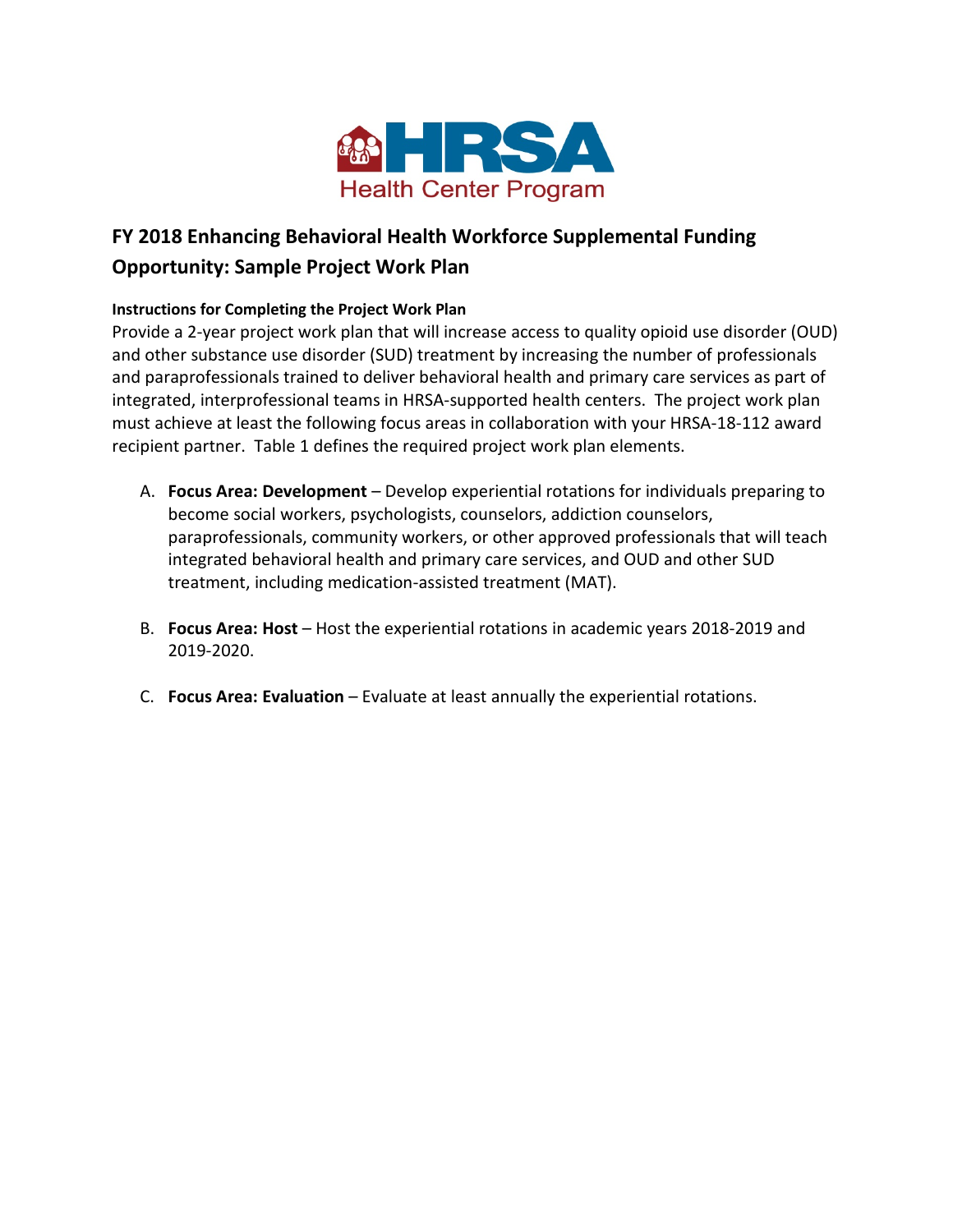

## **Table 1: Sample Project Work Plan**

This partial project work plan is provided to support your planning and development.

| <b>Focus Area: Development</b>                                                                                               |                                                                                                     |                                                                                                                                             |                                                                                                   |                                                                            |  |  |  |
|------------------------------------------------------------------------------------------------------------------------------|-----------------------------------------------------------------------------------------------------|---------------------------------------------------------------------------------------------------------------------------------------------|---------------------------------------------------------------------------------------------------|----------------------------------------------------------------------------|--|--|--|
| <b>GOAL</b><br>On separate rows, identify the<br>goals for each focus area. Goals<br>should describe measureable<br>results. | <b>KEY ACTION STEPS</b><br>Identify the action steps that<br>must occur to accomplish<br>each goal. | <b>PERSON/AREA</b><br><b>RESPONSIBLE</b><br>Identify who will be<br>responsible and<br>accountable for<br>carrying out each<br>action step. | <b>TIME FRAME</b><br>Identify the expected<br>time frame for<br>carrying out each<br>action step. | <b>COMMENTS</b><br>As desired,<br>provide<br>supplementary<br>information. |  |  |  |
| Goal A1                                                                                                                      | 1. Action Step<br>2. Action Step                                                                    | 1. Person Responsible<br>2. Person Responsible                                                                                              | 1. Time Frame<br>2. Time Frame                                                                    |                                                                            |  |  |  |